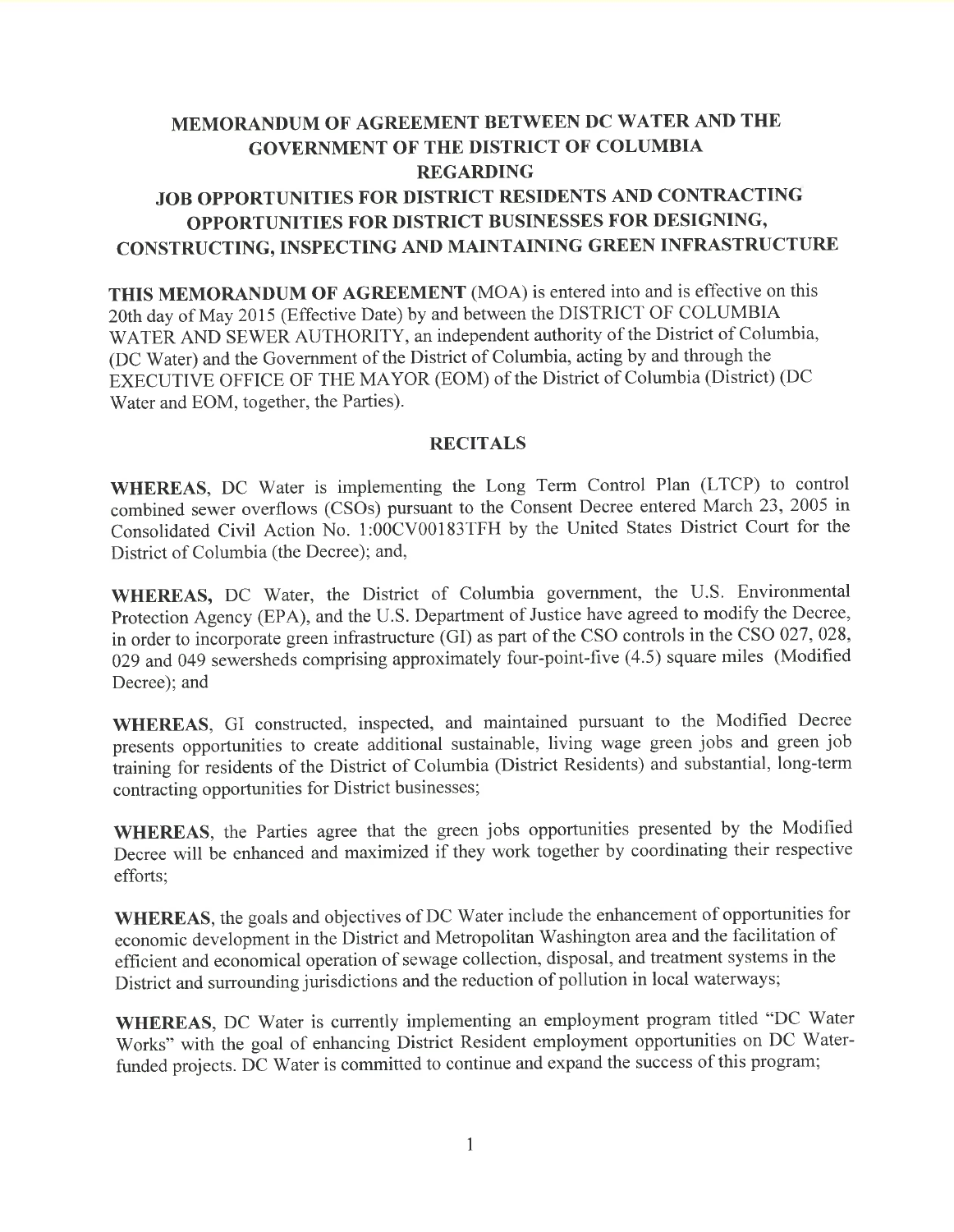WHEREAS, development of GI will enhance both the District's and DC Water's ability to fulfill their general goals and purposes, particularly the modernization of their systems and services, the encouragement of conservation, and enhancement of economic development in the District; and

WHEREAS, development of a workforce local to the District that is skilled in GI development, construction and maintenance will enhance the District and DC Water's ability to fulfill its general purposes, particularly the efficient and economic provision of services, the modernization of its systems and services, the encouragement of conservation, the enhancement of economic development in the District, and the reduction of pollution in local waterways to the benefit of the District and surrounding jurisdictions.

NOW THEREFORE, the Parties agree to the terms of this MOA with the objective of coordinating their respective efforts to enhance and maximize creation of additional green jobs and green job training for District Residents.

#### 1. INCORPORATION OF RECITALS

The Recitals above and any exhibits attached hereto are incorporated herein by reference

#### 2. GREEN JOBS GOAL

The District and DC Water have established a goal that at least fifty-one percent (51%) of new jobs (New Jobs) created by contracts or procurements entered into by DC Water with third party employers (Employers) to implement GI required by the Modified Decree are filled by District residents. New Jobs mean both union and non-union job openings, including vacancies created as a result of internal promotions, terminations or other separations, and expansions of the Employer's workforce. DC Water agrees to utilize reasonable best efforts to meet this goal. Such best efforts shall include actions detailed in subsequent sections of this MOA and such additional actions as may be mutually agreed by the District and DC Water from time to time.

#### 3. DC WATER WORKS

DC Water agrees to apply its DC Water Works program to all GI required by the Modified Decree, including contracts and procurements related to professional services, construction, inspection or maintenance, with a contract value exceeding either two hundred and fifty thousand dollars (\$250,000) or the contract value used as a threshold for the DC Water Works program for other contracts of DC Water, whichever is lower. The program establishes a DC Water-wide goal of fifty-one percent (51%) of District Residents new hires and thirty-five percent (35%) of total apprentice hours targeted to be performed by District Residents. Under the program, new hire opportunities are defined as both union and nonunion jobs created as a result of the contract and include all Employer's job openings and vacancies created for the Contract as a result of internal promotions, terminations, and expansions of the Employer's workforce. To ensure compliance, DC Water Works requires weekly, monthly and quarterly collection of employment statistics from project contractors.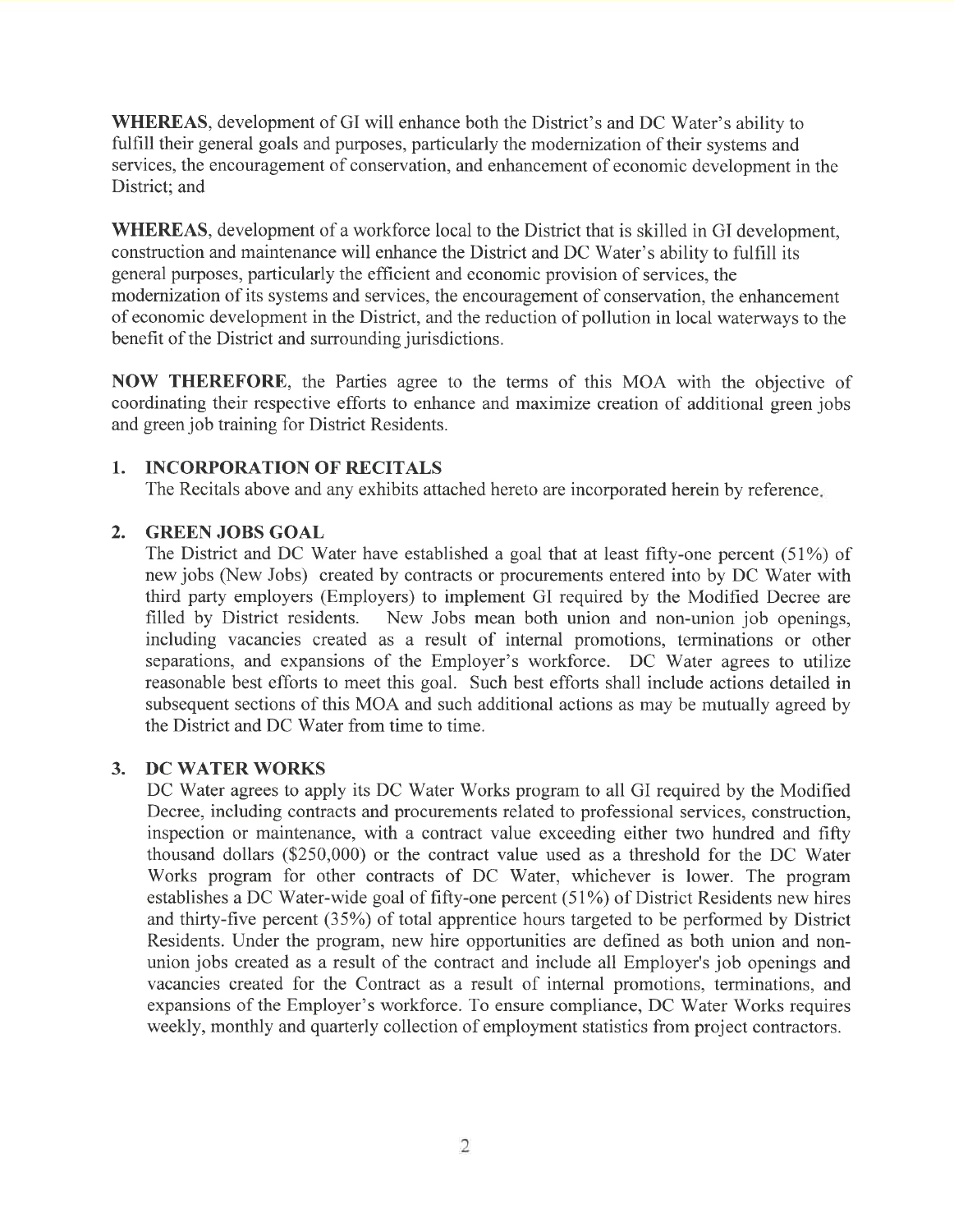# 4. DC RESIDENT OUTREACH

#### a. Job Notices

DC Water will, through the use of its DC Water Opportunity Center, collect information on all employment opportunities created as a result of the GI required by the Modified Decree. Opportunities will be posted on the DC Water Works website and disseminated to its approximately sixty  $(60)$  partner associations and organizations, including the District of Columbia Department of Employment Services (DOES). DC Water will also post the opportunities at each of its three (3) Satellite Job Centers located in Southeast and Northwest Washington, DC. Individuals interested in applying for any of these jobs will be able to submit an application online, or visit the job centers and complete an application in person.

#### b. Job Fairs

DC Water will co-sponsor with its contractors at minimum two (2) job fairs annually for GI opportunities targeted at District Residents.

#### 5. GI CERTIFICATION STANDARDS

a. Scope:

DC Water agrees to select and fund the development by a third party of standards for certification of GI workers for construction, inspection and maintenance, standards for certification of training programs for candidates to obtain these certifications, including the program described in Section 6 of this MOA, and training materials for use in training programs in the District. The third party shall be a national, regional, or local organization with expertise in green infrastructure. The third party may also develop a process for certifying third party trainers and develop processes and procedures for tracking and maintaining an updated list of certihed constructors and certified inspectors/maintainers in the United States.

- b. DC Water shall:<br>i. Fund the th
	- Fund the third party in an amount not less than a total of six hundred thousand dollars (\$600,000), with such funding to be provided during calendar years 2015, 2016 and 2017.
	- ii. Designate a point of contact to serve on an advisory committee for development of the program. The point of contact will also serve as coordinator for interactions with the third party organization including identifying and selecting the third party organization, reviewing and providing comments on draft materials.
- The District shall:  $\overline{c}$ .
	- i. Designate a point of contact from the District Department of the Environment to serve on an advisory committee for development of the standards and training materials.
	- ii. Review and comment on submittals prepared by the third party organization including the content of the proposed standards and training materials.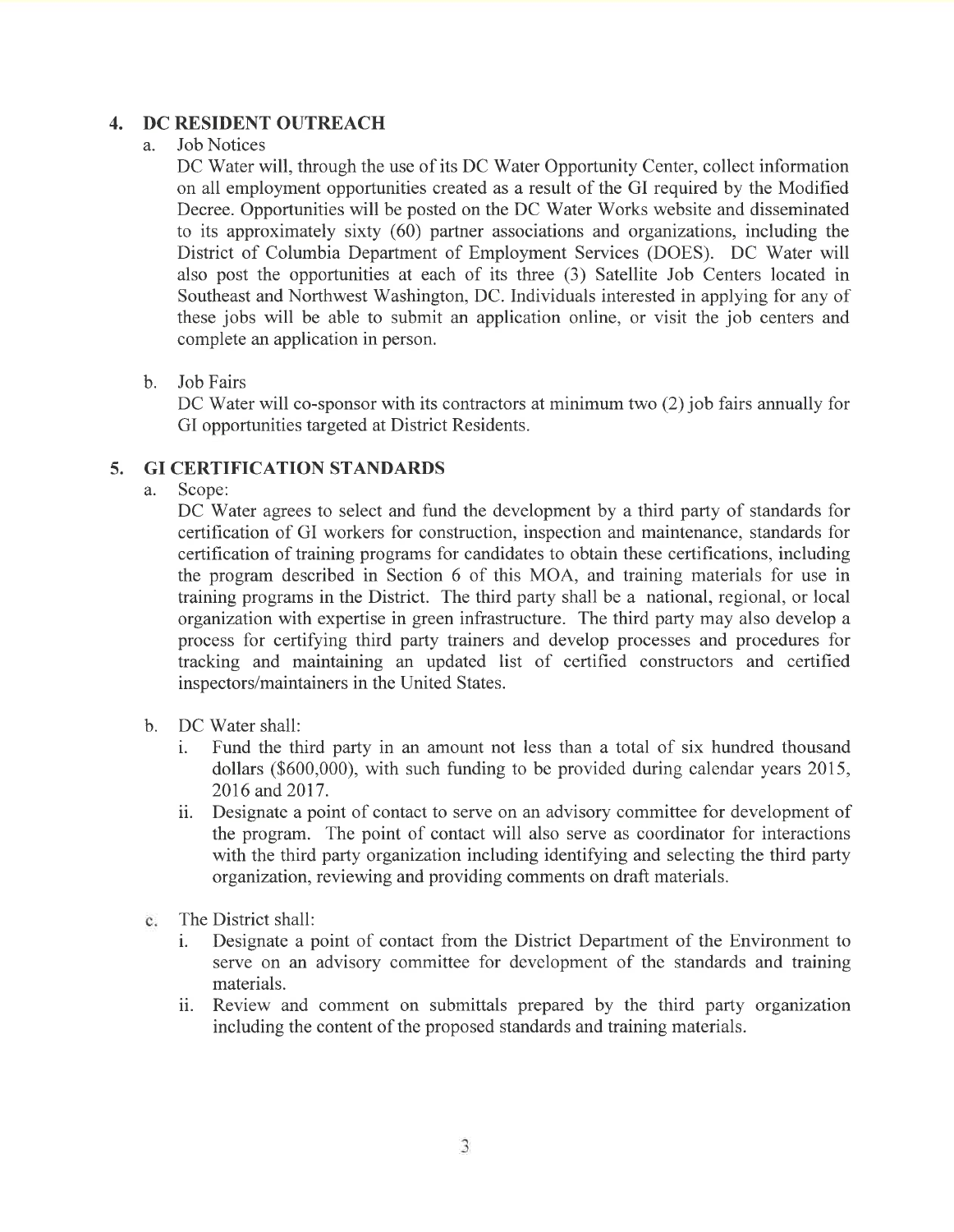# 6. DISTRICT JOB TRAINING PROGRAMS<br>a. Scope:

Scope:

DC Water agrees to fund third-party job training and job placement assistance programs for GI construction, inspection, and maintenance for District Residents. The programs shall include the opportunity for participating District Residents to receive GI certification.

- b. DC Water shall:
	- i. Issue competitive procurement(s) to select third-party organization(s) to develop and operate job training and job placement assistance programs for GI construction, inspection, and maintenance, and include in the procurements requirements to: maximize participation by District Residents; pay stipends to trainees; fund testing and certification fees for those proceeding to obtaining certification; requirements for the third-party organizations to present their plan to maximize training graduation rates and job placement rates with a goal of achieving an eighty percent  $(80\%)$  graduation rate and a fifty percent  $(50\%)$  job placement rate.
	- ii. Provide the draft procurement(s) to the Department of Employment Services and allow an opportunity to review and comment,
	- iii. Award a contract to the selected third party organization(s) with a duration of not less than five (5) years.
	- iv. Fund the training and placement programs at an amount not less than two hundred and fifty thousand (\$250,000) per year for five (5) years from the effective date of this MOA.
	- v. Manage the contract. In the event of non-performance or default of the third-party organization, DC Water may, after an opportunity for review and comment by the District, terminate the contract.
	- vi. Require the training programs to use the relevant standards and materials developed pursuant to section 5, adapted as necessary, after those standards and materials have been finalized.
- Coordination with District Organizations c.

In conjunction with the training programs identified in Section 6.b, DC Water will partner with at least three District-based community organizations with an objective of creating a pathway for District Residents to enter into the training programs. DC Water will:

- i. Solicit input from the organizations on the best way to identify, screen and prepare candidates for the GI training programs. Work with each organization to develop criteria and approaches to screening candidates. Provide this information to the selected Third Party Trainers.
- ii. Work with the organizations to identify soft skills training opportunities
- iii. Work with the organizations to put in place public outreach targeted to unemployed and underemployed District residents to present strategies for obtaining the necessary soft skills training, entering the GI training program and obtaining jobs for GI.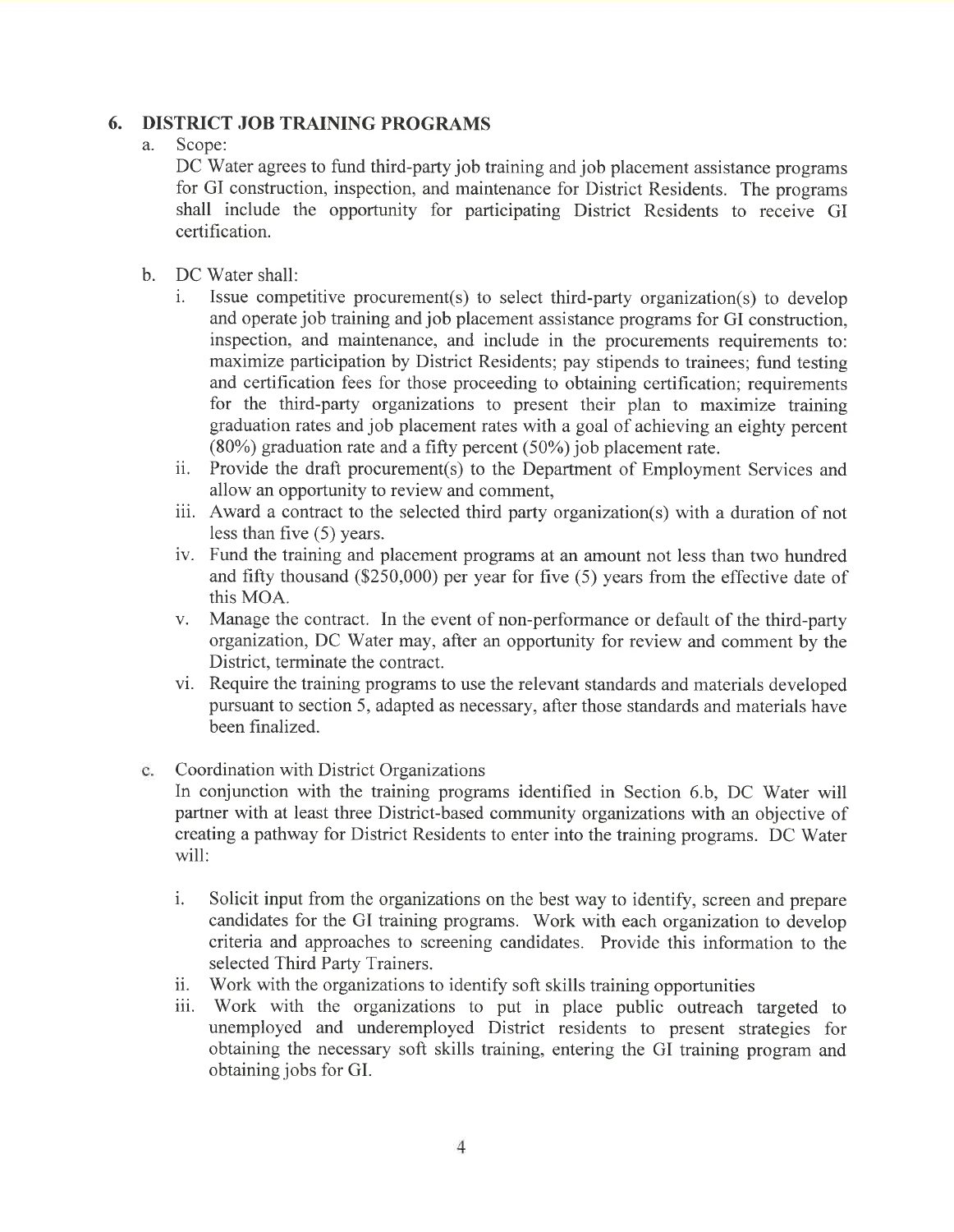#### 7. USE OF FACILITIES FOR TRAINING

Scope:  $a<sub>z</sub>$ 

The Parties agree to allow third-party certification and training organizations use of existing GI facilities to train staff for construction and inspection/maintenance. The parties may establish limitations regarding use of the properties including but not limited to insurance requirements, limitation on hours of use, avoidance of conflict with existing operations, rules of conduct and other items.

- b. DC Water shall:
	- i. Allow the use of at least three (3) sites for training and certification for the duration of this MOA.
- The District shall:  $\mathbf{c}$ .
	- i. Allow the use of at least three (3) sites for training and certihcation for the duration of this MOA.

#### 8. MENTOR/INTERNSHIP PROGRAM

a. Scope:

DC Water agrees to require contractors performing construction, inspection or maintenance work on GI facilities required by the Modified Decree to operate <sup>a</sup> mentor/internship program for District Residents.

- b. DC Water shall
	- i. Develop draft specifications for the mentor/internship program within one hundred and twenty (120) days of execution of this MOA.
	- ii. Provide the draft specifications to the District for review and comment and work with the District to finalize the specifications within one hundred and eighty (180) days of the effective date of this MOA.
	- iii. Utilize the specifications, adapted as necessary for the project, for contracts and procurements with a contract value exceeding two hundred thousand dollars (\$200,000) where those procurements are advertised after the guide specifications are frnalized.
	- iv. Revise specifications, after providing an opportunity to the District for review and comment, as necessary based on experience gained.
- The District shall review and comment on the draft specifications within thirty (30)  $c_{\cdot}$ days of receipt from DC Water and work with DC Water to finalize the specifications within one hundred and eighty (180) days of the effective date of this MOA.

#### 9. USE OF GI CERTIFIED DISTRICT RESIDENTS

a. Scope:

DC Water agrees to require contractors performing construction, inspection or maintenance work on GI facilities required by the Modified Decree to utilize District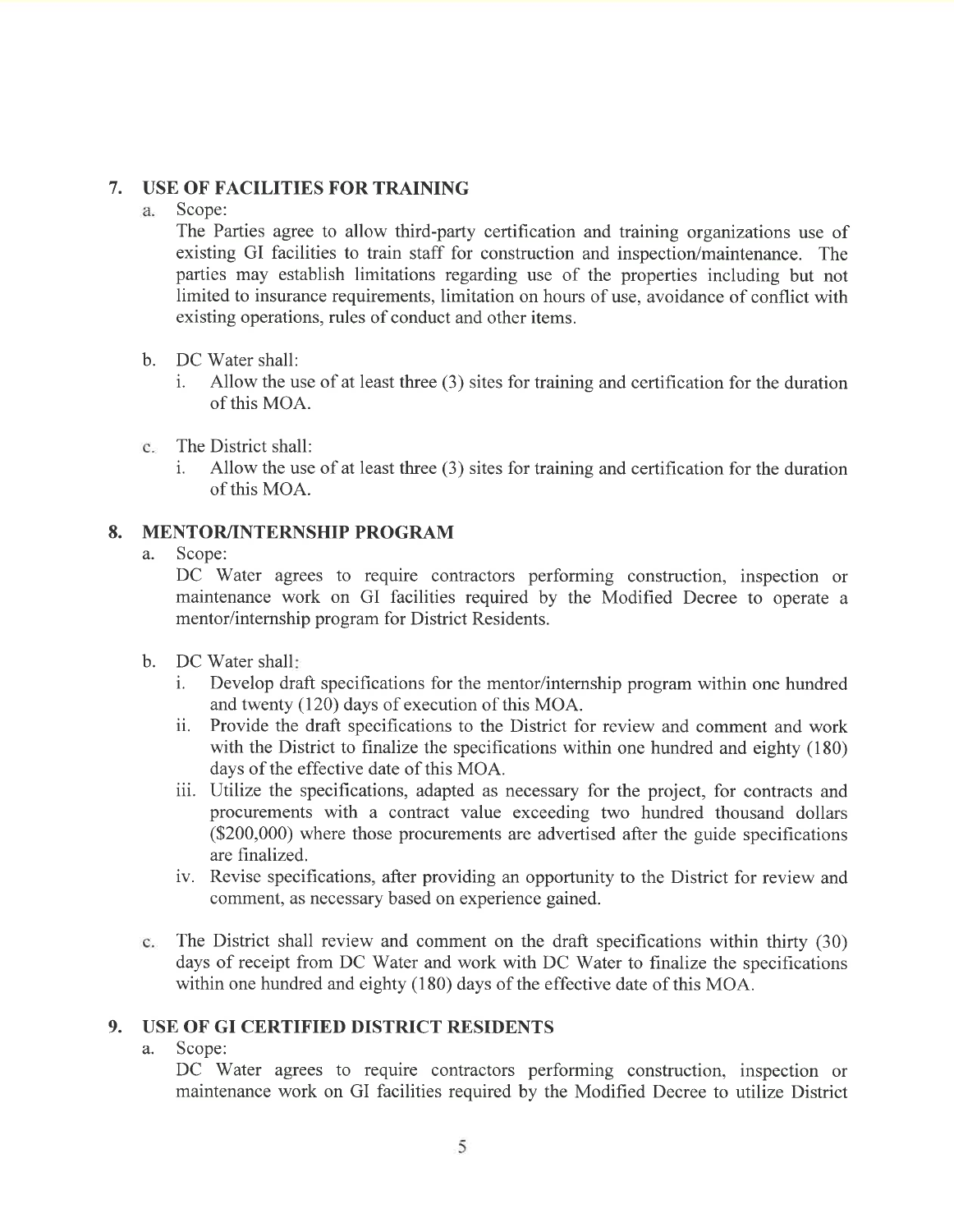residents that are certified under the certification standards established under Section <sup>5</sup> of this MOA (GI Certified District Residents).

- b. DC Water shall
	- Identify GI job classifications subject to the certification requirement i.
	- For procurements with a contract value exceeding two hundred and fifty thousand dollars (\$250,000), require contractors to certify and submit documentation demonstrating that GI Certified District Residents are employed in eligible GI job classifications at least at the following percentages:

|                              | Minimum % of Person-Hours Performed by GI       |                            |
|------------------------------|-------------------------------------------------|----------------------------|
| Years after                  | Certified District Residents in Eligible GI Job |                            |
| Establishment of GI          | Classifications                                 |                            |
| <b>Certification Program</b> | Construction                                    | Inspection and Maintenance |
|                              | 10%                                             | 10%                        |
|                              | 20%                                             | 20%                        |
|                              | 30%                                             | 30%                        |
|                              | 40%                                             | 40%                        |
| After 4                      | 51%                                             | 51%                        |

- iii. Develop waiver criteria that can be applied on a case by case basis in the event that the minimum percentages cannot be met for reasons such as but not limited to the lack of availability of certified District Residents.
- iv. Require contractors to submit reports tracking progress against criteria with each invoice.

#### 10. DISTRICT RESIDENT HIRING PREFERENCE

DC Water shall:

- $a.$ When short-listing qualified professional services and contractors to provide services with a value of more than two hundred thousand dollars (\$200,000) for GI required by the Modihed Decree, use criteria that includes District Resident hiring as an evaluation factor when short-listing firms.
- b. In best value competitive procurements for contractors providing services with a value of more than two hundred thousand dollars (\$200,000) for GI required by the Modified Decree, use criteria that includes District Resident hiring as an evaluation factor when selecting firms.

### 11. USE OF GI CERTIFIED INDIVIDUALS GENERALLY

DC Water shall encourage contractors performing construction, inspection or maintenance work on GI facilities required by the Modified Decree to utilize other available individuals that are certified under Section 5 of this MOA for available GI jobs.

### 12. WAGES

Consistent with the requirements of the U.S. Department of Labor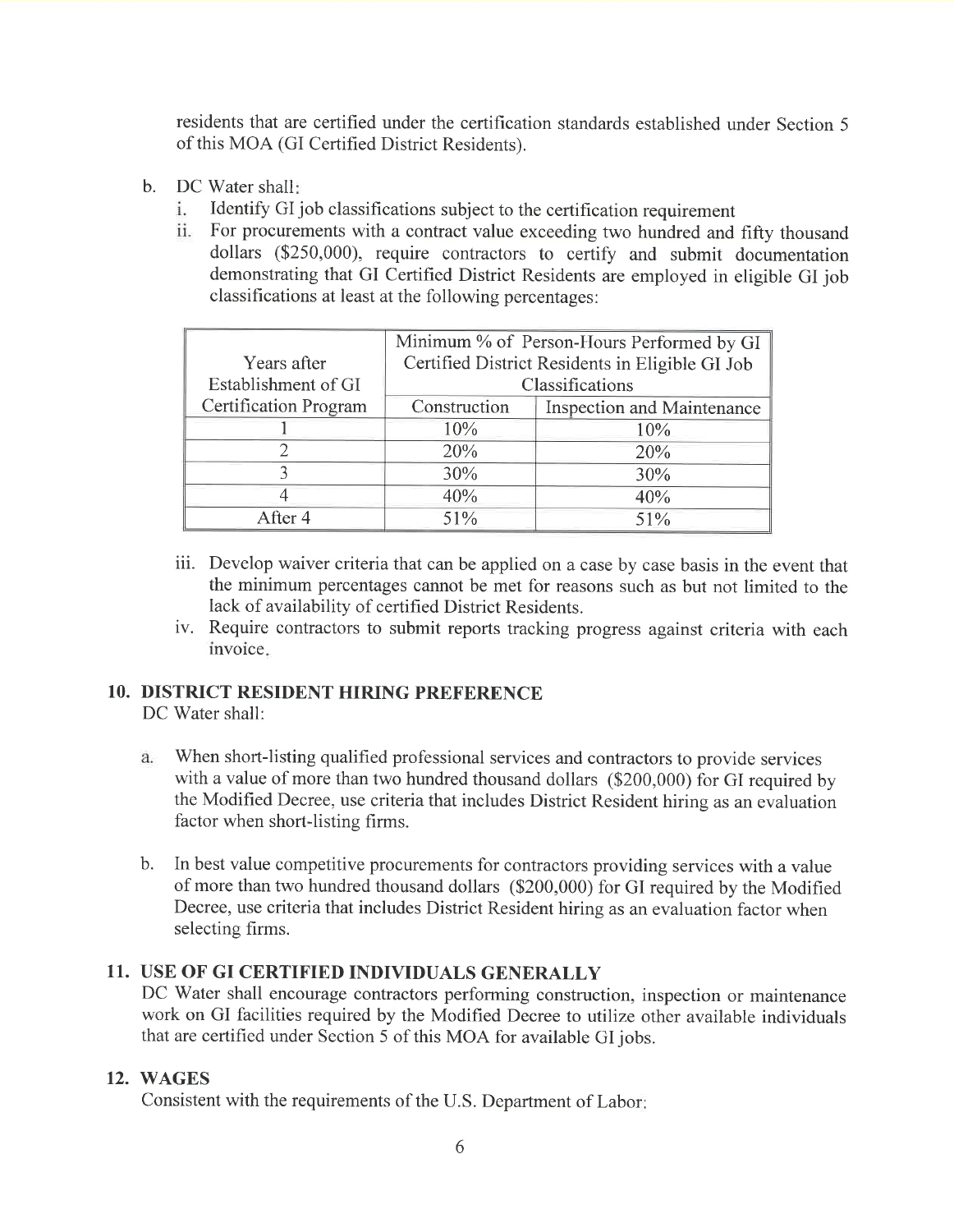- i. All laborers and operators for construction projects shall be paid at least at the prevailing wages in accordance with the Davis Bacon wage provisions.
- ii. All laborers for service projects shall be paid at least the prevailing wages in accordance with the Service Contract Act wage provisions.

#### 13. UTILIZATION OF CERTIFIED BUSINESS ENTERPRISE AND MINORITY AND WOMEN BUSINESS ENTERPRISE FAIR SHARE OBJECTIVES

- a. DC Water's procurements for implementation of the GI required by the Modified Decree may be funded in part by a grant from the U.S. Environmental Protection Agency. Accordingly, such procurements will be subject to all pertinent Federal requirements. In accordance with these requirements, a Fair Share Objective for Minority and Women Business Enterprises participation of twenty-eight percent (25%) and four percent (4%) for professional services and thirty-two percent (32%) and six percent (6%) for construction, respectively, will be required, unless changed to match current Federal requirements.
- b. For contracts and procurement funded by non-federal funds, DC Water shall utilize best efforts to maximize CBE participation with a goal that at least fifty percent (50%) of the dollar amount of the contract or procurement is contracted with or procured from CBEs. In furtherance of this goal, DC Water shall develop and use criteria that includes CBE utilization as an evaluation factor when shortlisting and selecting firms for professional services and when selecting contractors in best value procurements with a contract value of more than two hundred thousand dollars (S200,000) to implement GI required by the Modified Decree.
- DC Water shall allocate its federal and non-federal funds to implement GI required by the Decree with a goal of minimizing costs to District ratepayers while maximizing the dollar amount of contracts and procurements funded with non-federal funds.

#### 14. CBE TRAINING PROGRAMS

#### a. Scope:

DC Water agrees to fund third-party programs for CBEs and businesses eligible for certification as CBEs (CBE-eligible businesses) to increase their capacity to engage in GI design, construction, inspection, and/or maintenance (capacity-building programs). The programs shall include the opportunity for participating CBEs and CBE-eligible businesses to receive GI certifications, to the extent relevant certifications exist.

- DC Water shall: a.
	- i. Issue competitive procurement(s) to select third-party organization(s) to develop and operate the capacity-building programs.
	- ii. Provide the draft procurement(s) to the Department of Small and Local Business Development and allow an opportunity to review and comment,
	- iii. Award a contract to the selected third party organization(s) with a duration of not less than five (5) years.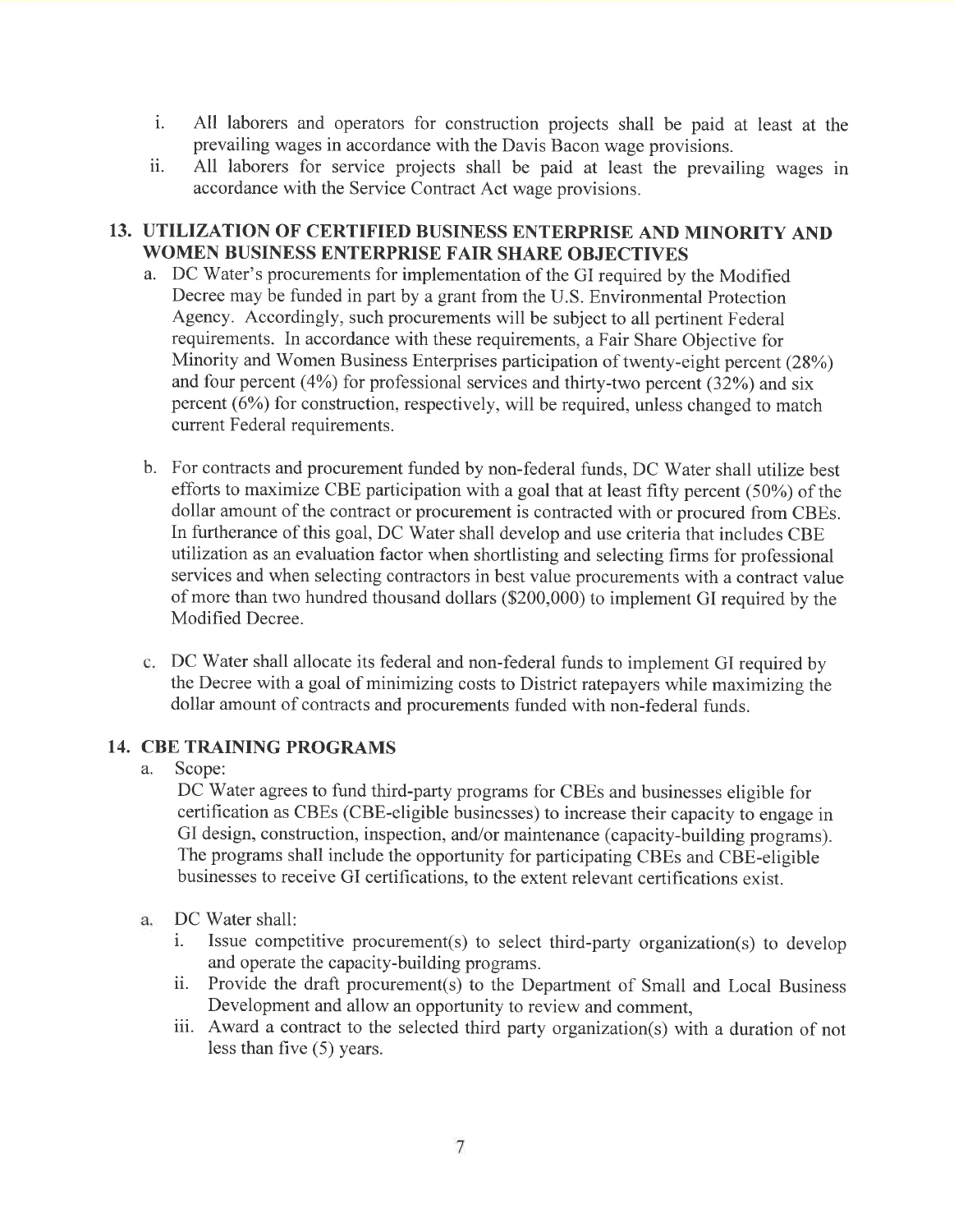- iv. Fund the capacity-building programs at an amount not less than two hundred and fifty thousand (\$250,000) per year for five (5) years from the effective date of this MOA.
- v. Manage the contract. In the event of non-performance or default of the contractor, DC Water may, after an opportunity for District review and comment, terminate the contract.

#### 15. CBE OUTREACH

a. DC Water will continue and enhance its outreach to the community to ensure local Certified Business Enterprise (CBE) firms certified by the Department of Small and Local Business Development (DSLBD) are aware of and have bona fide opportunities to bid on DC Water projects.

#### b. Contracting Notices

DC Water will collect information on all contracting and procurement opportunities created as a result of the GI required by the Modified Decree with a value exceeding two hundred thousand dollars (\$200,000). Opportunities will be posted on the DC Water website and disseminated to relevant associations and organizations, including Department of Small and Local Business Development to ensure that CBEs have bona fide opportunities to bid on GI contracting and procurement opportunities.

#### $c.$ Contracting Fairs

DC Water will co-sponsor with its contractors at minimum two (2) contracting and procurement fairs annually for GI opportunities targeted at CBEs and CBE-eligible businesses.

#### 16. REPORTING

a. Scope:

DC Water shall report on progress on a bi-annual basis. For the period January through June of each year, reports shall be issued by August 30 of the same year. For the period July through December of each year, reports shall be issued by February 28 of the following calendar year. Each report shall provide detailed information on DC Water's progress tracked against the requirements of this MOA.

- b. DC Water shall:
	- i. Develop a report format and allow an opportunity for DSLBD, DOES, and DDOE to review and comment.
	- ii. Compile and distribute to DSLBD, DOES, DDOE, and the DC MOA Coordinator <sup>a</sup> report presenting DC Water progress tracked against the requirements of this MOA.

#### 17. MOA COORDINATORS

The Parties agree that the appointment of senior staff members of the District and DC Water as GI MOA Coordinators is important to maximizing DC Water's achievement in meeting the objectives of this MOA. The District GI MOA Coordinator will be the District's principal point of contact with DC Water, and the DC Water GI MOA Coordinator will be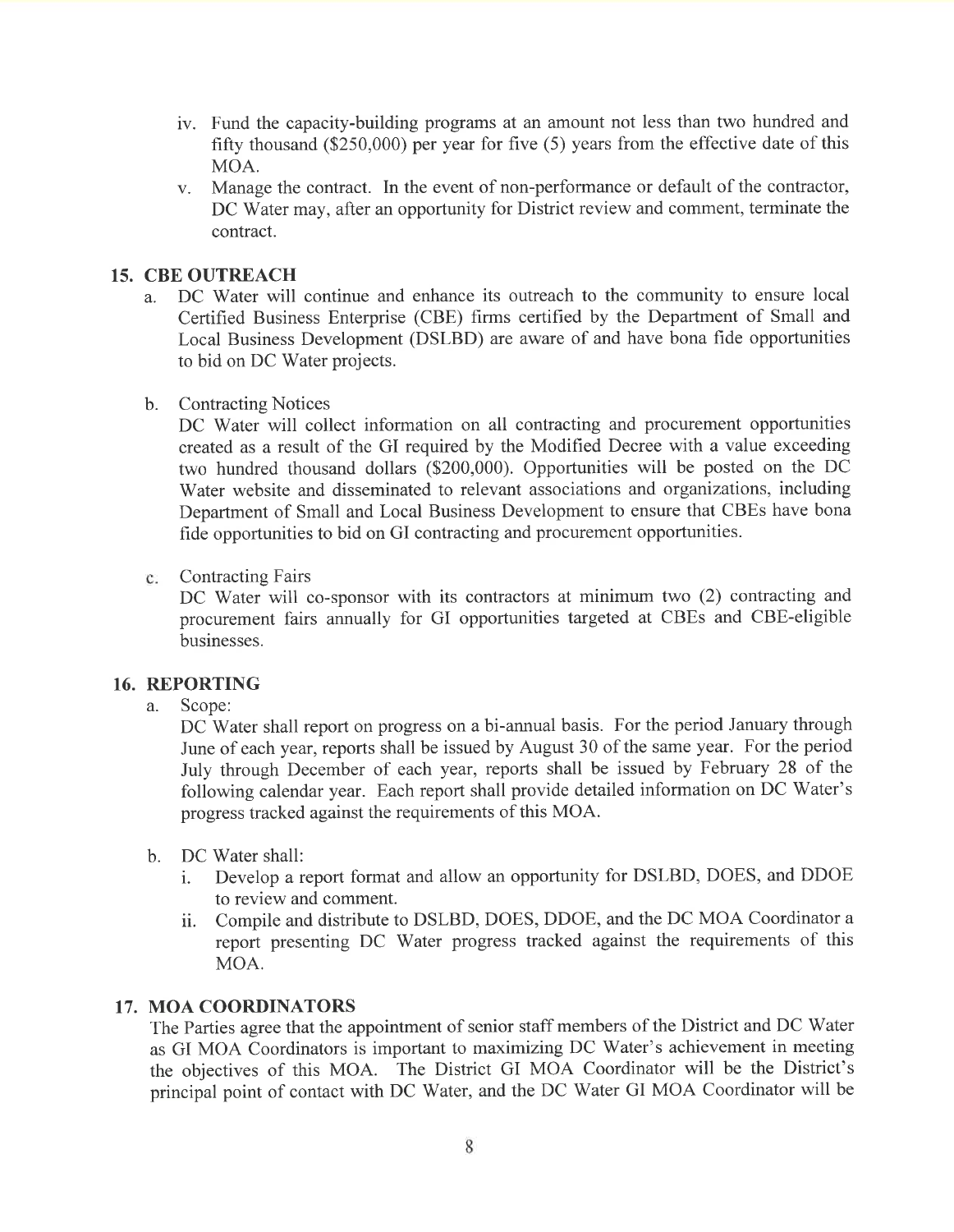DC Water's principal point of contact with District. In addition to communicating with each other regularly to coordinate and facilitate implementation, the project coordinators will meet regularly in person or by phone to ensure the obligations in this MOA are achieved.

#### 18. RELIEF FROM MOA PROVISIONS

The Parties believe that the provisions of this MOA are not inconsistent with achieving the requirements in the Modified Decree. If DC Water determines that compliance with any goal, objective, commitment, or requirement of this MOA will prevent DC Water from complying with one or more requirements in the Modified Decree, then it shall so notify the District at least ninety (90) days before the deadline for compliance with such requirement or requirements. Such notification shall identify the affected goal, objective, commitment, or requirement of this MOA and the requirement or requirements of the Modified Decree and contain an explanation of the need for such relief. The parties agree to allow thirty (30) days to meet to discuss the matter to seek a resolution. If, at the conclusion of the thirty day period, DC Water determines in its sole discretion that compliance with such goal, objective, commitment, or requirement of this MOA will prevent DC Water from complying with one or more requirements in the Modified Decree, then DC Water shall be relieved of the relevant goal, objective, commitment, or requirement. If DC Water is relieved of any goal, objective, or requirement of this MOA pursuant to this section, the parties agree to make a good faith effort to modify the requirements of this MOA to the extent needed to achieve its overall goals.

#### 19. DURATION OF MOA

The period of this MOA shall be from the effective date through the date on which DC Water certified it has placed in operation all construction required by the Modified Decree, including GI and non-Gl elements, unless terminated in writing by the mutual agreement of the Parties prior to the expiration. Without limiting the duration of this MOA, it is the belief of the Parties that, pursuant to this provision, this MOA will be effective through 2030.

#### 20. AUTHORITY FOR MOA

The authority to enter into this MOA includes the following

- a. D.C. Official Code  $\S$  1-301.01(k).
- b. With respect to DC Water, D.C. Official Code  $\S$ 34-2202.03(10).
- c. With respect to EOM, D.C. Official Code  $\S$  1-204.22.

#### 21. FUNDING PROVISIONS

- a. Each Party shall bear its own costs under this MOA.
- Anti-Deficiency Considerations: the Parties acknowledge and agree that the Parties' respective agreements to fulfill financial obligations of any kind pursuant to any and all provisions of this MOA, or any subsequent agreement entered into by the parties pursuant to this MOA, are and shall remain subject to the provisions of: (1) the federal b.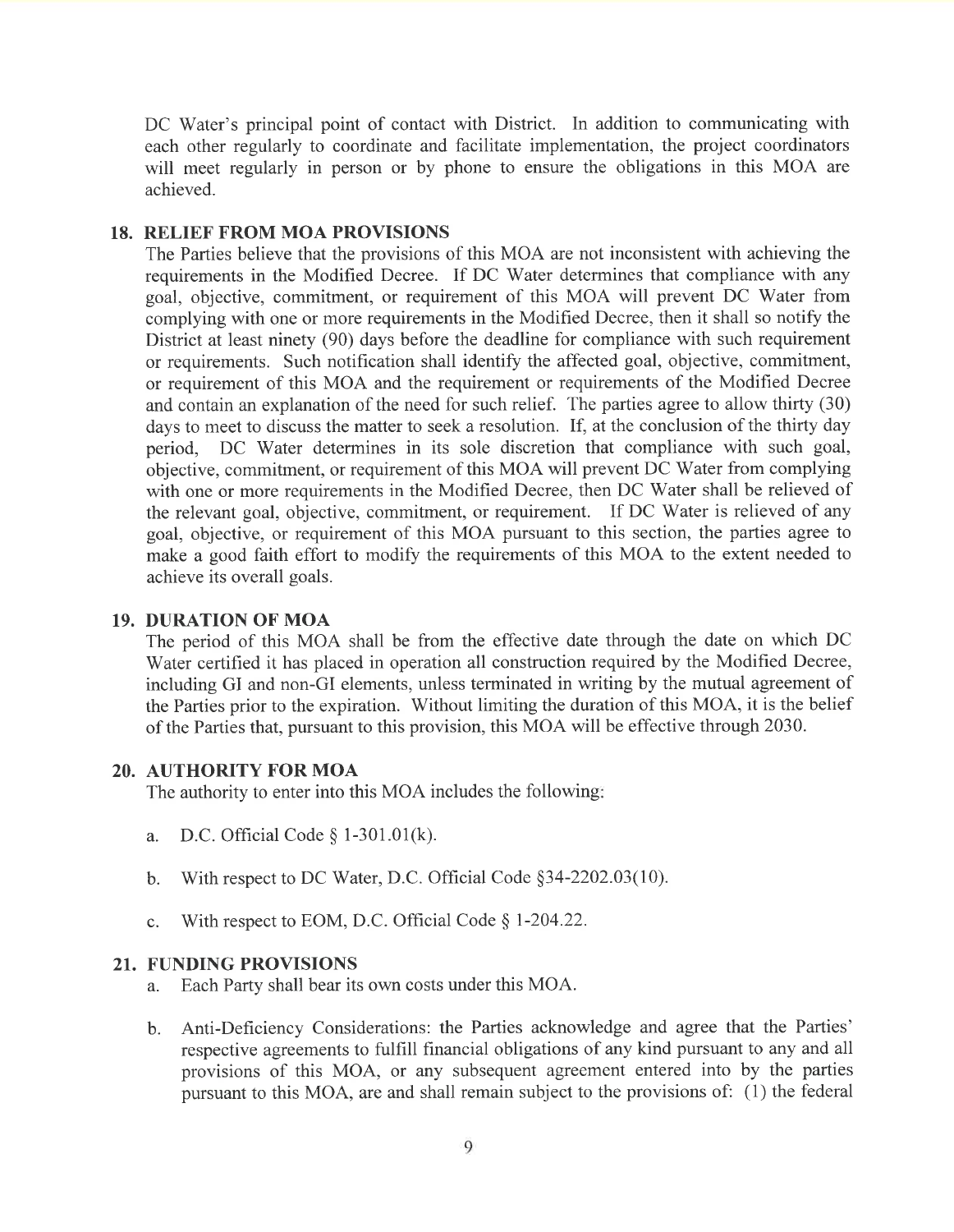Anti-Deficiency Act, 31 U.S.C. \$\$1341, 1342,1349, 1351; (2) the District of Columbia Anti-Deficiency Act, D.C. Official Code § § 47-355.01-355.08; (3) D.C. Official Code § 47-105; and (4) D.C. Official Code  $\frac{1}{2}$  1-204.46, as the foregoing statutes may be amended from time to time, regardless of whether a particular obligation has been expressly so conditioned.

# 22. ENTIRE AGREEMENT/MODIFICATIONS AND AMENDMENTS

Except as otherwise specifically provided herein, this MOA constitutes the entire agreement between the Parties with respect to the subject matter hereof. No amendment, change or modification of this MOA shall be valid unless in writing, stating that it amends or modifies this MOA, and signed by the Parties.

#### 23. NOTICE

All notices required to be given pursuant to this MOA must be in writing and shall be deemed to have been given as of the date such notice is (i) delivered to the party intended, (ii) delivered to the designated address of the party intended, (iii) transmitted to the then designated email address of the party intended (provided the original of such notice is delivered on the same day to a nationally recognized overnight courier for delivery to the then designated address of the party intended on the next business day), (iv) rejected at the then designated address of the party intended, provided such notice was sent prepaid or (v) sent by nationally recognized overnight courier or by the United States Certified Mail, return receipt requested, postage prepaid and addressed to the then designated address of the party intended. The initial addresses of the parties shall be:

| To the District: City Administrator |
|-------------------------------------|
| Office of the City Administrator    |
| 1350 Pennsylvania Avenue, NW        |
| Suite 513                           |
| Washington, DC 20004                |
| Attn: Rashad M. Young, or successor |

To DC Water: Director, DC Clean Rivers Project 5000 Overlook Ave, SW Washington, DC 20032 Attn: Carlton M. Ray, or successor

#### 24. GOVERNING LAW

This MOA shall be governed and construed in accordance with the laws of the District of Columbia.

#### 25. SEVERABILITY

If any provision of this MOA is found to be illegal, invalid or unenforceable, the remainder of this MOA shall not be affected.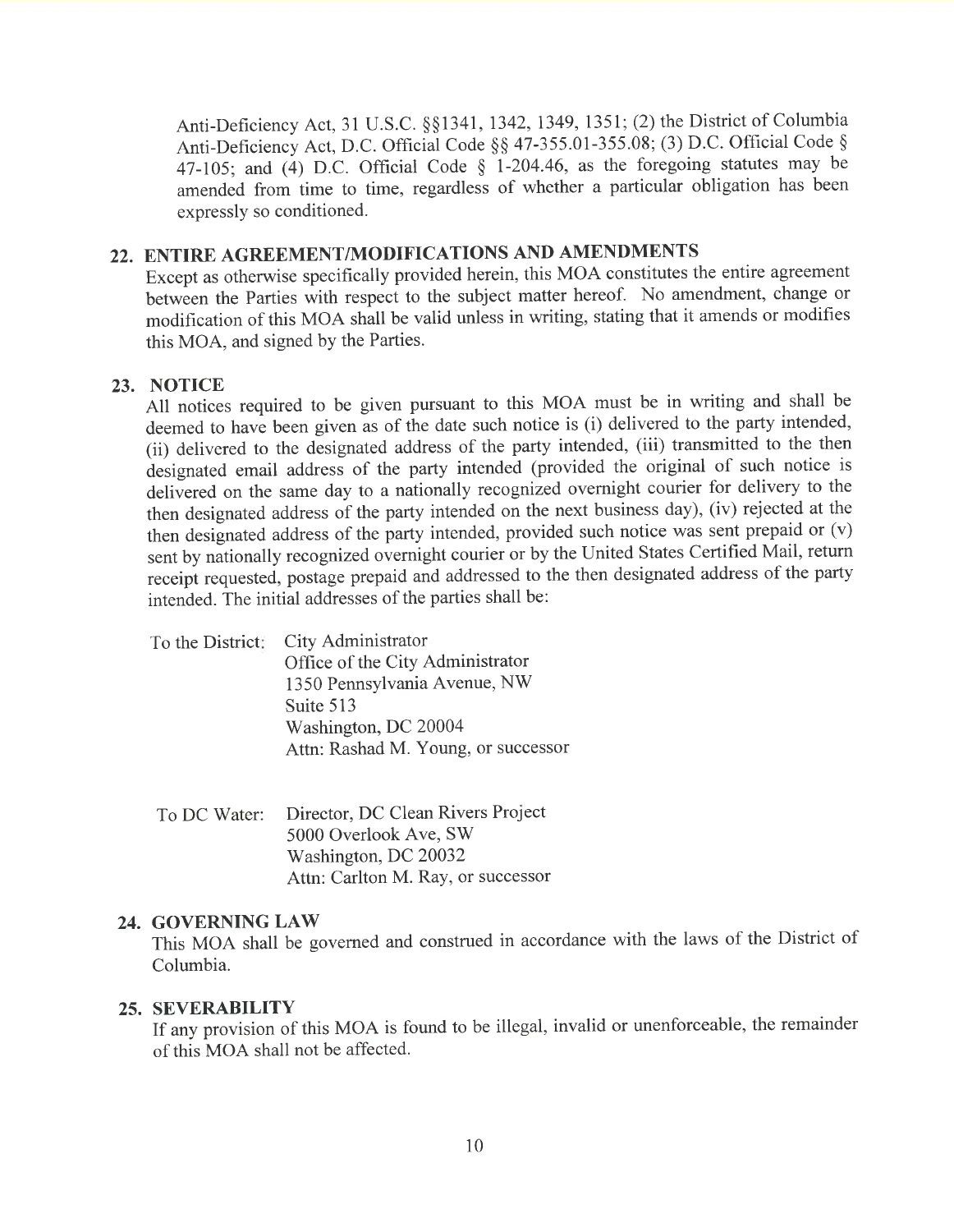#### 26. DISPUTES

The General Manager of DC Water and the City Administrator, or their authorized representatives, shall resolve the dispute. The General Manager of DC Water and the City Administrator shall have the option to mutually agree to a neutral third party to resolve any disputes which may arise under this MOA.

#### 27. COUNTERPARTS

This MOA may be executed in counterparts, each separately and together constituting the same document. Execution of this MOA by facsimile shall be sufficient for all purposes.

#### SIGNATURES ON FOLLOWING PAGE.